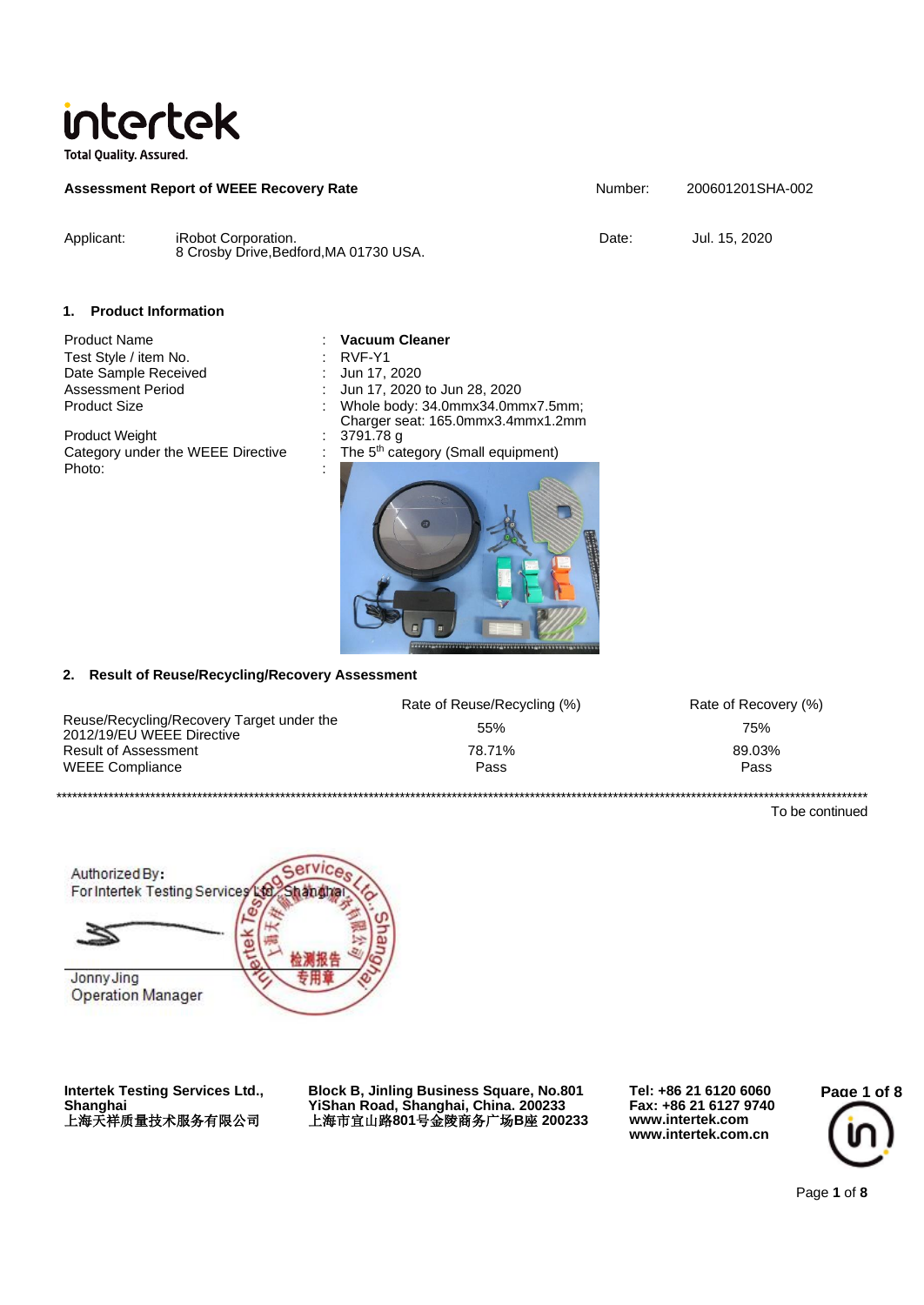

Assessment Report of WEEE Recovery Rate

Number:

#### 200601201SHA-002

3. Product Overview



\*\*\*\*\*\*\*\*\*\*\*\*\*\*\*\*\*\*\*\*\*\*\*\*\*\*\*\*\*\*

To be continued

**Intertek Testing Services Ltd.,** 

**Block B, Jinling Business Square, No.801** - YiShan Road, Shanghai, China. 200233<br>上海市宜山路801号金陵商务广场B座 200233

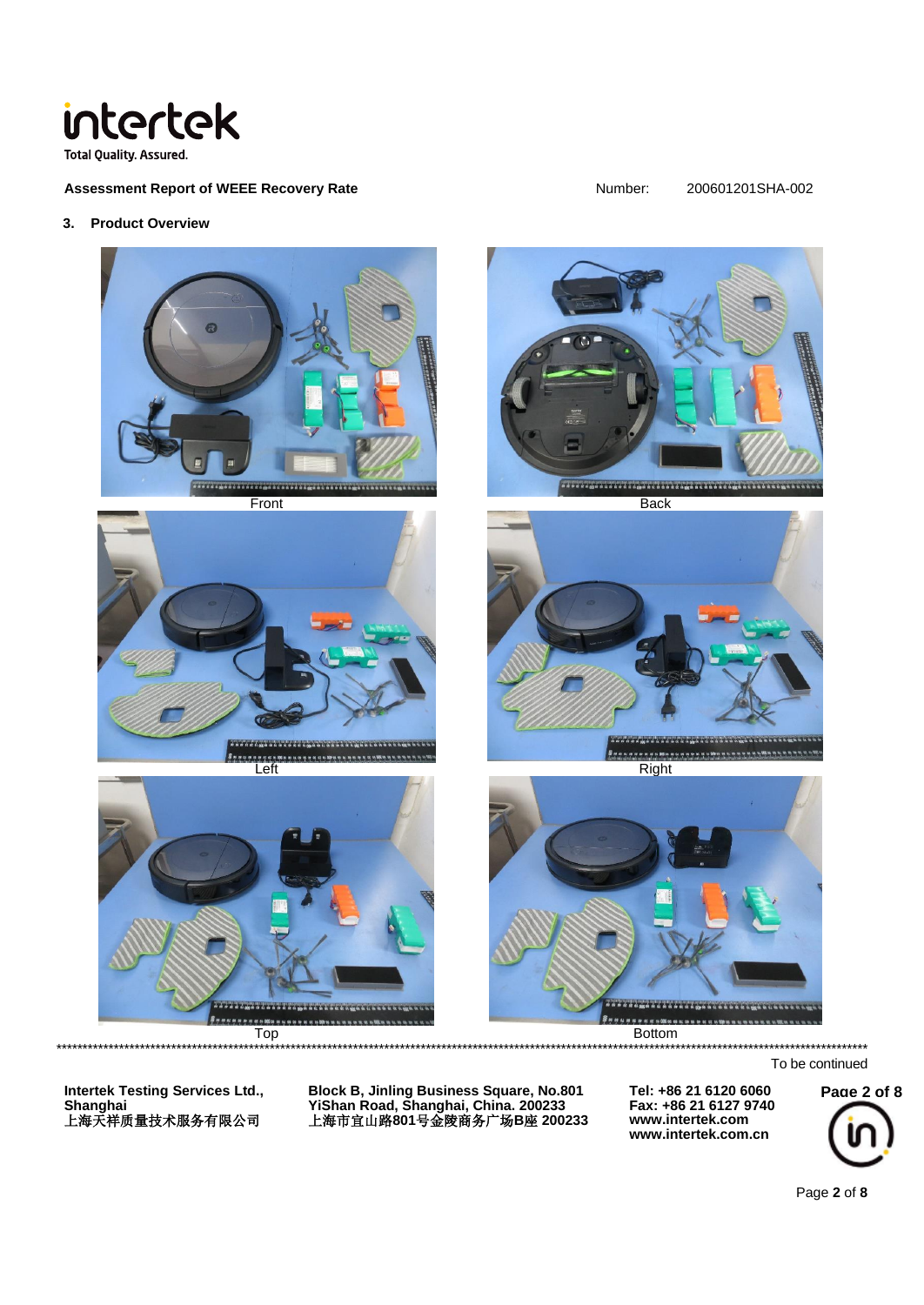

**Assessment Report of WEEE Recovery Rate** 

Number: 200601201SHA-002

#### **Disassembly Assessment** 4.

# 4.1 Disassembly Method

The submitted sample is disassembled into different parts by using ordinary tools. Similar materials from each part were grouped and weighed. The recycling and recovery rates were calculated based on the treatment requirements as set up in the WEEE directive, followed by the best available technology for recycling and recovery technology. Materials for which currently no recycling technology is available or where the recycling is not economically feasible, or which contain hazardous substances, are assumed to be disposed of in landfills without further use.

#### 4.2 Disassembly Tools

The disassembly tools used for this product show as following:

| <b>Disassembly Tool</b>        | <b>Picture</b> | <b>Disassembly Tool</b>  | <b>Picture</b> |
|--------------------------------|----------------|--------------------------|----------------|
| <b>Cross Screwdriver</b>       |                | Knife                    |                |
| <b>Flat headed Screwdriver</b> |                | <b>Side Cutter Plier</b> |                |
| Scissor                        |                |                          |                |

### 4.3 Connection Technique

| Wedge        |     |
|--------------|-----|
| Spring       | 6   |
| Screw        | 102 |
| Bolted Joint | 2   |
| Snap         | 3   |
| Welding      | 63  |
|              |     |

### 4.4 Disassembly Time

360 Minutes

To be continued

**Intertek Testing Services Ltd.,** Shanghai 上海天祥质量技术服务有限公司

**Block B, Jinling Business Square, No.801** YiShan Road, Shanghai, China. 200233<br>上海市宜山路801号金陵商务广场B座 200233

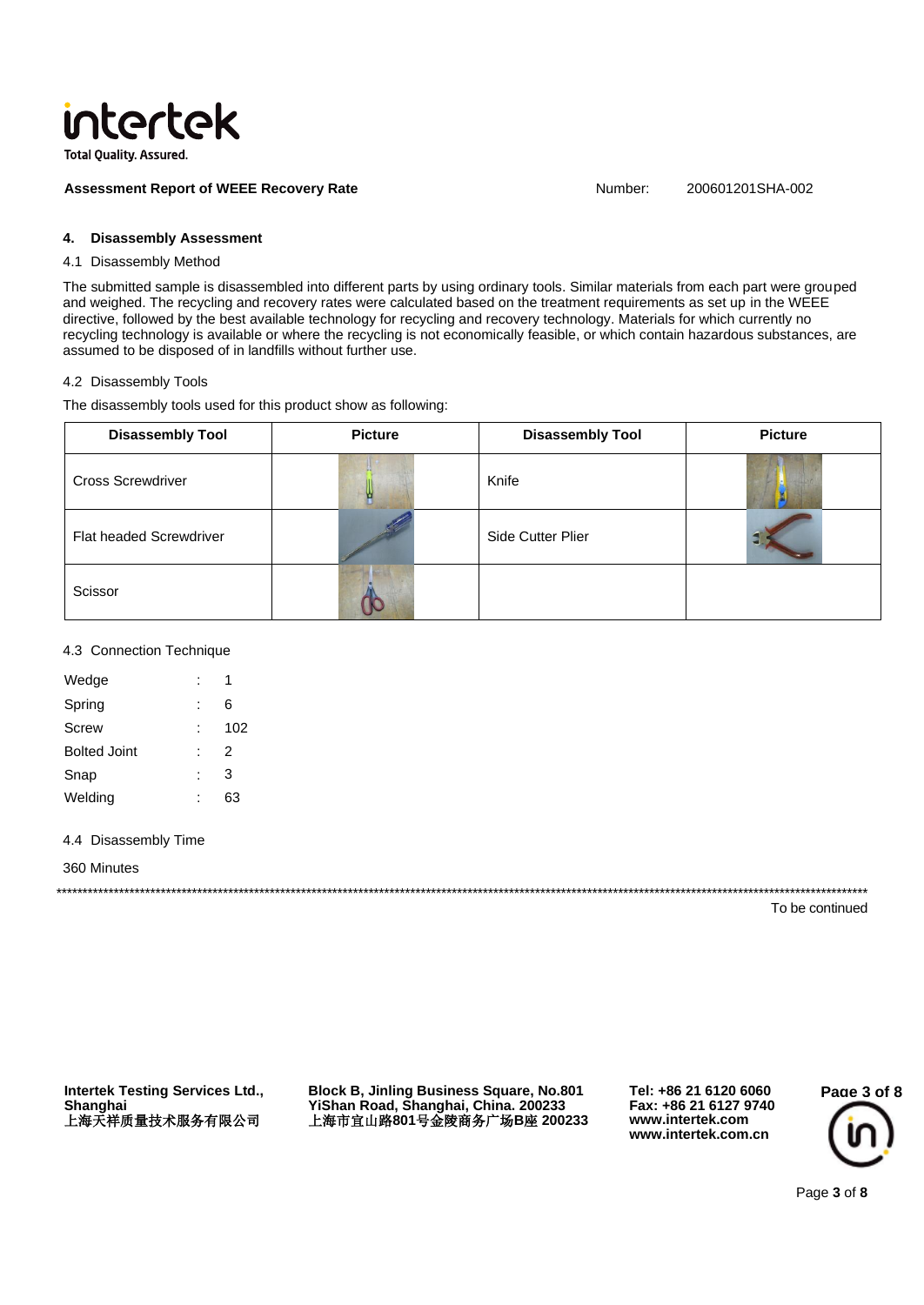

**Assessment Report of WEEE Recovery Rate** 

#### Number: 200601201SHA-002

#### **Disassembly Tree**  $5.$



To be continued

**Intertek Testing Services Ltd.,** 

**Block B, Jinling Business Square, No.801** - YiShan Road, Shanghai, China. 200233<br>上海市宜山路801号金陵商务广场B座 200233

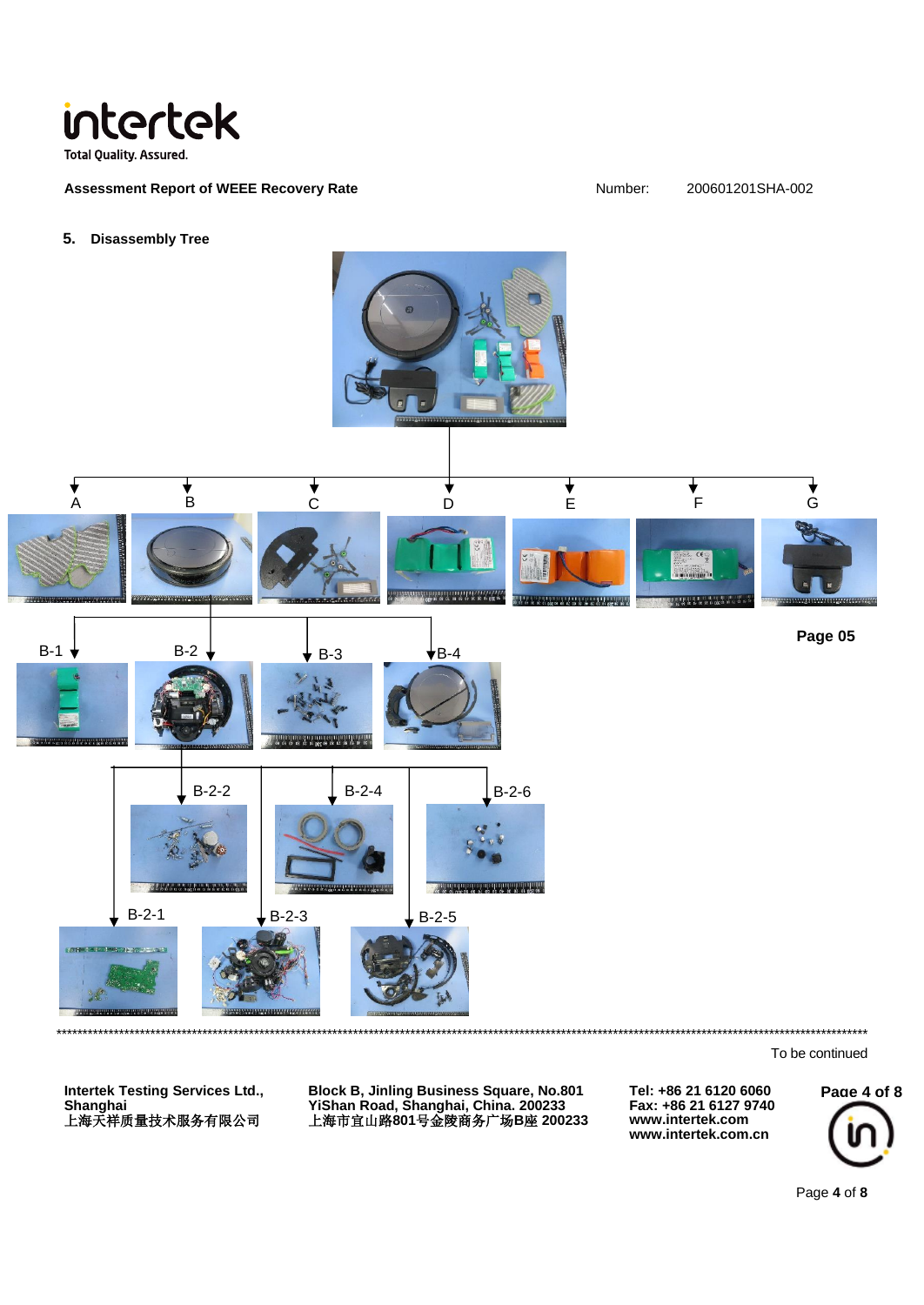

Assessment Report of WEEE Recovery Rate<br> **Assessment Report of WEEE Recovery Rate** Number: 200601201SHA-002



**Intertek Testing Services Ltd., Shanghai** 上海天祥质量技术服务有限公司

**Block B, Jinling Business Square, No.801 YiShan Road, Shanghai, China. 200233** 上海市宜山路**801**号金陵商务广场**B**座 **200233** **Tel: +86 21 6120 6060 Fax: +86 21 6127 9740 www.intertek.com www.intertek.com.cn**



Page **5** of **8**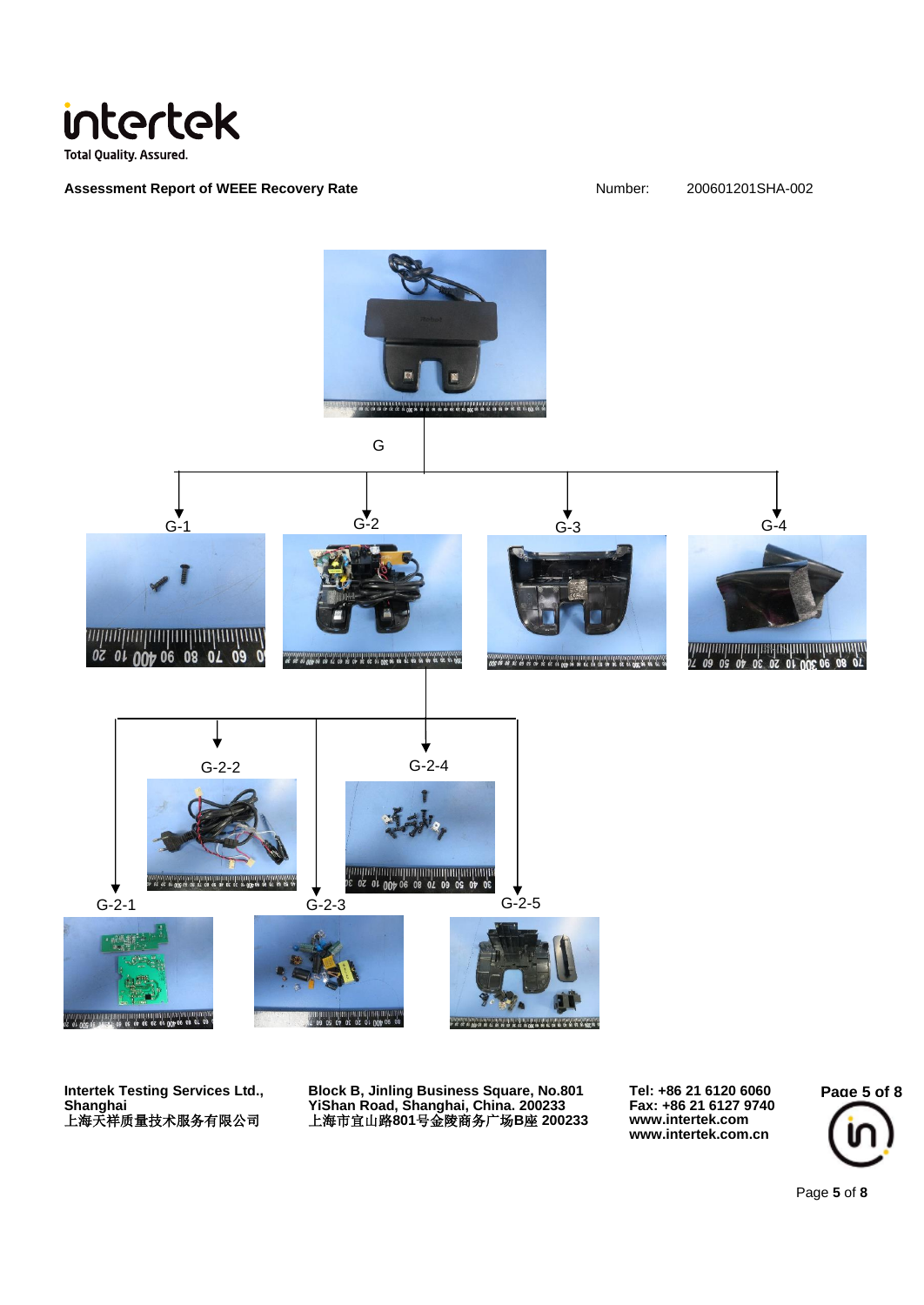# intertek

**Total Ouality, Assured.** 

### **Assessment Report of WEEE Recovery Rate** Number: 200601201SHA-002

### 4.6 Selective Treatment for Materials and Components

Article 8(2) and the Annex VII of the WEEE Directive, this product contains following components and materials to be selective treated.

| Material /Component                                                                                                                                                 | Photo No.    | Size                                                                                                        | Quantity | Weight (g) |
|---------------------------------------------------------------------------------------------------------------------------------------------------------------------|--------------|-------------------------------------------------------------------------------------------------------------|----------|------------|
| Printed circuit boards of mobile phones<br>generally, and of other devices if the<br>surface of the printed circuit board is<br>greater than 10 square centimeters. | B-2-1, G-2-1 | 32.6cm×1.6cm;<br>15.0cm×11.0cm;<br>$3.0cm \times 3.5cm$<br>$6.2$ cm $\times$ 6.0cm;<br>$9.3cm \times 3.8cm$ |          | 74.85      |
| <b>Battery</b>                                                                                                                                                      | D. E. F. B-1 | $13.5cm \times 4.5cm$ :                                                                                     |          | 582.24     |

## **6. Material Recycling Information**

Based on the information declared by the applicant, the material and recycling information for the product is described in the following table.

The assessment of reuse, recycling and recovery for this product is based on economic and efficiency considerations, and followed by the best available technology for recycling and recovery technology.

| Material<br>Components | Photo No.                 | Weight  | Percent<br>Weight | Reuse/<br>Recycling<br>Rate | Energy<br>Recycling<br>Rate | Recovery<br>Rate |
|------------------------|---------------------------|---------|-------------------|-----------------------------|-----------------------------|------------------|
|                        |                           | g       | %                 | %                           | %                           | $\%$             |
| Printed circuit boards | B-2-1, G-2-1              | 74.85   | 1.97%             | 1.78%                       | 0.00%                       | 1.78%            |
| Plastic parts          | C, B-4, B-2-5, G-3, G-2-5 | 1883.51 | 49.67%            | 43.71%                      | 0.00%                       | 43.71%           |
| Metals                 | B-3, B-2-2, G-1, G-2-4    | 238.73  | 6.30%             | 6.17%                       | 0.00%                       | 6.17%            |
| Metals with plastics   | B-2-3, G-2-2              | 827.80  | 21.83%            | 14.26%                      | 6.55%                       | 20.81%           |
| ele-components         | B-2-6, G-2-3              | 42.25   | 1.11%             | 0.50%                       | 0.39%                       | 0.89%            |
| <b>Textile</b>         | A                         | 45.40   | 1.20%             | 0.00%                       | 1.08%                       | 1.08%            |
| <b>Battery</b>         | D, E, F, B-1              | 582.24  | 15.36%            | 12.28%                      | 0.00%                       | 12.28%           |
| Rubber                 | $B-2-4$ , $G-4$           | 97.00   | 2.56%             | 0.00%                       | 2.30%                       | 2.30%            |
| Total                  |                           | 3791.78 | 100.00%           | 78.71%                      | 10.32%                      | 89.03%           |

#### Note:

Due to the negligible weight and difficult separation by manual operation, surface coating, paint and printing, solder, sticker are

not included in this assessment.

\*\*\*\*\*\*\*\*\*\*\*\*\*\*\*\*\*\*\*\*\*\*\*\*\*\*\*\*\*\*\*\*\*\*\*\*\*\*\*\*\*\*\*\*\*\*\*\*\*\*\*\*\*\*\*\*\*\*\*\*\*\*\*\*\*\*\*\*\*\*\*\*\*\*\*\*\*\*\*\*\*\*\*\*\*\*\*\*\*\*\*\*\*\*\*\*\*\*\*\*\*\*\*\*\*\*\*\*\*\*\*\*\*\*\*\*\*\*\*\*\*\*\*\*\*\*\*\*\*\*\*\*\*\*\*\*\*\*\*\*\*\*\*\*\*\*\*\*\*\*\*\*\*\*\*\*

To be continued

**Intertek Testing Services Ltd., Shanghai** 上海天祥质量技术服务有限公司

**Block B, Jinling Business Square, No.801 YiShan Road, Shanghai, China. 200233** 上海市宜山路**801**号金陵商务广场**B**座 **200233**

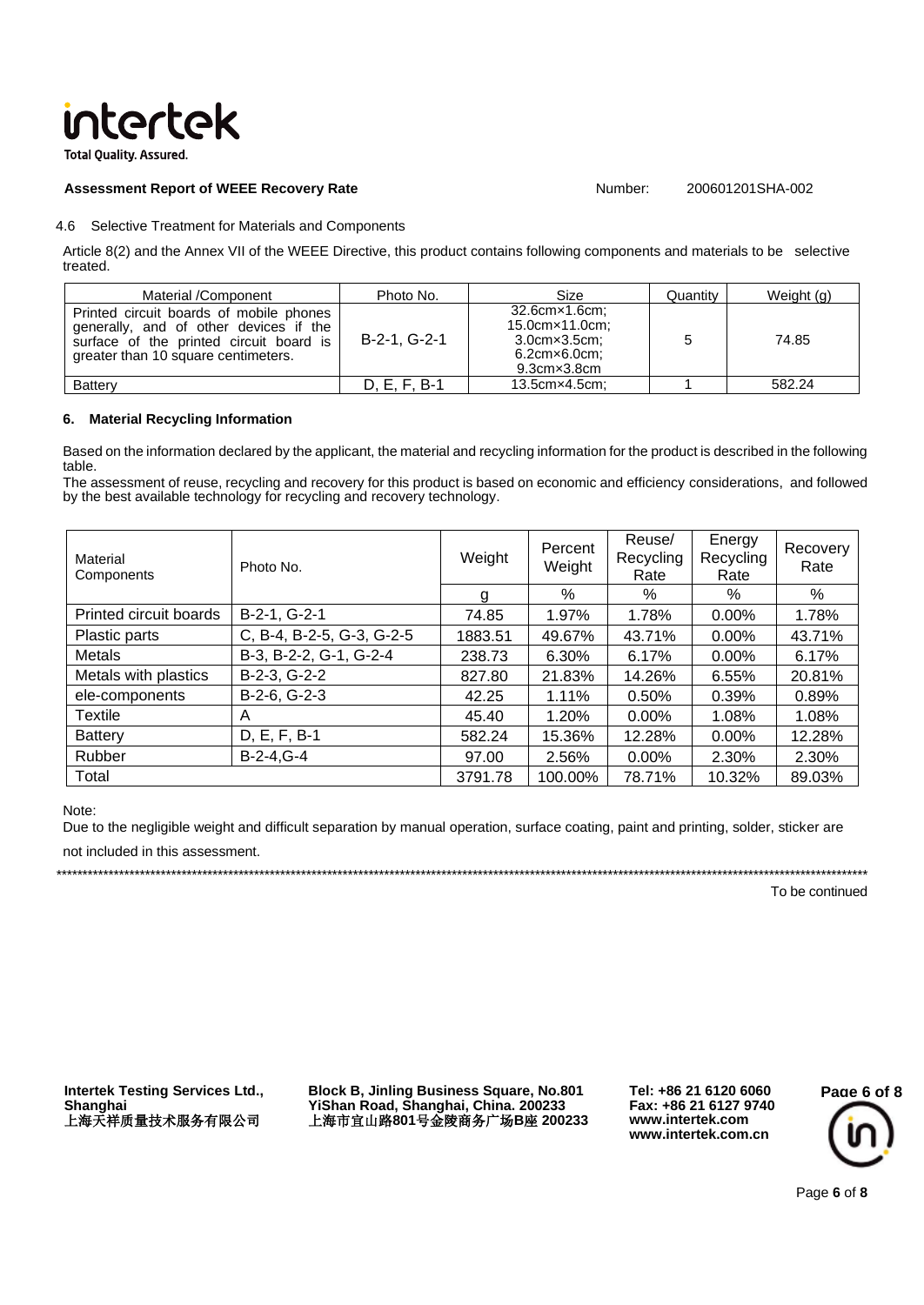# intertek

**Total Ouality, Assured** 

### **Assessment Report of WEEE Recovery Rate** Number: 200601201SHA-002

# **7. Reuse/Recycling and Recovery Rate Calculation**

Reuse/Recycling and Recovery Rate using in the report are calculated as follow formulas:

Reuse / Recycling Rate =  $\frac{\text{Reuse / Recycling Weight}}{\text{Product Total Weight}}$  (%)

Recovery Rate =  $\frac{\text{Reuse / Recycling Weight} + \text{Energy Recovery Weight}}{R}$  (%) Product Total Weight Recovery Rate =

## **8. ANNEX VII of WEEE Directive (2012/19/EU)**

Selective treatment for materials and components of waste electrical and electronic equipment:

- As a minimum the following substances, preparations and components have to be removed from any separately collected WEEE: Polychlorinated biphenyls (PCB) containing capacitors in accordance with Council Directive 96/59/EC of 16 September
- 1996 on the disposal of polychlorinated biphenyls and polychlorinated terphenyls (PCB/PCT).
- Mercury containing components, such as switches or backlighting lamps.
- **Batteries**
- Printed circuit boards of mobile phones generally, and of other devices if the surface of the printed circuit board is greater than 10 square centimeters.
- 
- Plastic containing brominated flame retardants.
- Asbestos waste and components which contain asbestos.
- Cathode ray tubes.
- ⎯ Chlorofluorocarbons (CFC), hydrochlorofluorocarbons (HCFC) or hydrofluorocarbons (HFC), hydrocarbons (HC).
- Gas discharge lamps.
- than 10 square centimeters.<br>
─ Toner cartridges, liquid and pasty, as well as colour toner.<br>
─ Plastic containing brominated flame retardants.<br>
─ Asbestos waste and components which contain asbestos.<br>
─ Cathode ray tubes. Liquid crystal displays (together with their casing where appropriate) of a surface greater than 100 square centimeters and all those back-lighted with gas discharge lamps.
- External electric cables.
- Components containing refractory ceramic fibres as described in Commission Directive 97/69/EC of 5 December 1997 adapting to technical progress for the 23rd time Council Directive 67/548/EEC on the approximation of the laws, regulations and administrative provisions relating to the classification, packaging and labelling of dangerous substances.
- ⎯ Components containing radioactive substances with the exception of components that are below the exemption thresholds set in Article 3 of and Annex I to Council Directive 96/29/Euratom of 13 May 1996 laying down basic safety standards for the protection of the health of workers and the general public against the dangers arising from ionizing radiation.
- Electrolyte capacitors containing substances of concern (height > 25 mm, diameter > 25 mm or proportionately similar volume).

\*\*\*\*\*\*\*\*\*\*\*\*\*\*\*\*\*\*\*\*\*\*\*\*\*\*\*\*\*\*\*\*\*\*\*\*\*\*\*\*\*\*\*\*\*\*\*\*\*\*\*\*\*\*\*\*\*\*\*\*\*\*\*\*\*\*\*\*\*\*\*\*\*\*\*\*\*\*\*\*\*\*\*\*\*\*\*\*\*\*\*\*\*\*\*\*\*\*\*\*\*\*\*\*\*\*\*\*\*\*\*\*\*\*\*\*\*\*\*\*\*\*\*\*\*\*\*\*\*\*\*\*\*\*\*\*\*\*\*\*\*\*\*\*\*\*\*\*\*\*\*\*\*\*\*\*

To be continued

**Intertek Testing Services Ltd., Shanghai** 上海天祥质量技术服务有限公司

**Block B, Jinling Business Square, No.801 YiShan Road, Shanghai, China. 200233** 上海市宜山路**801**号金陵商务广场**B**座 **200233**